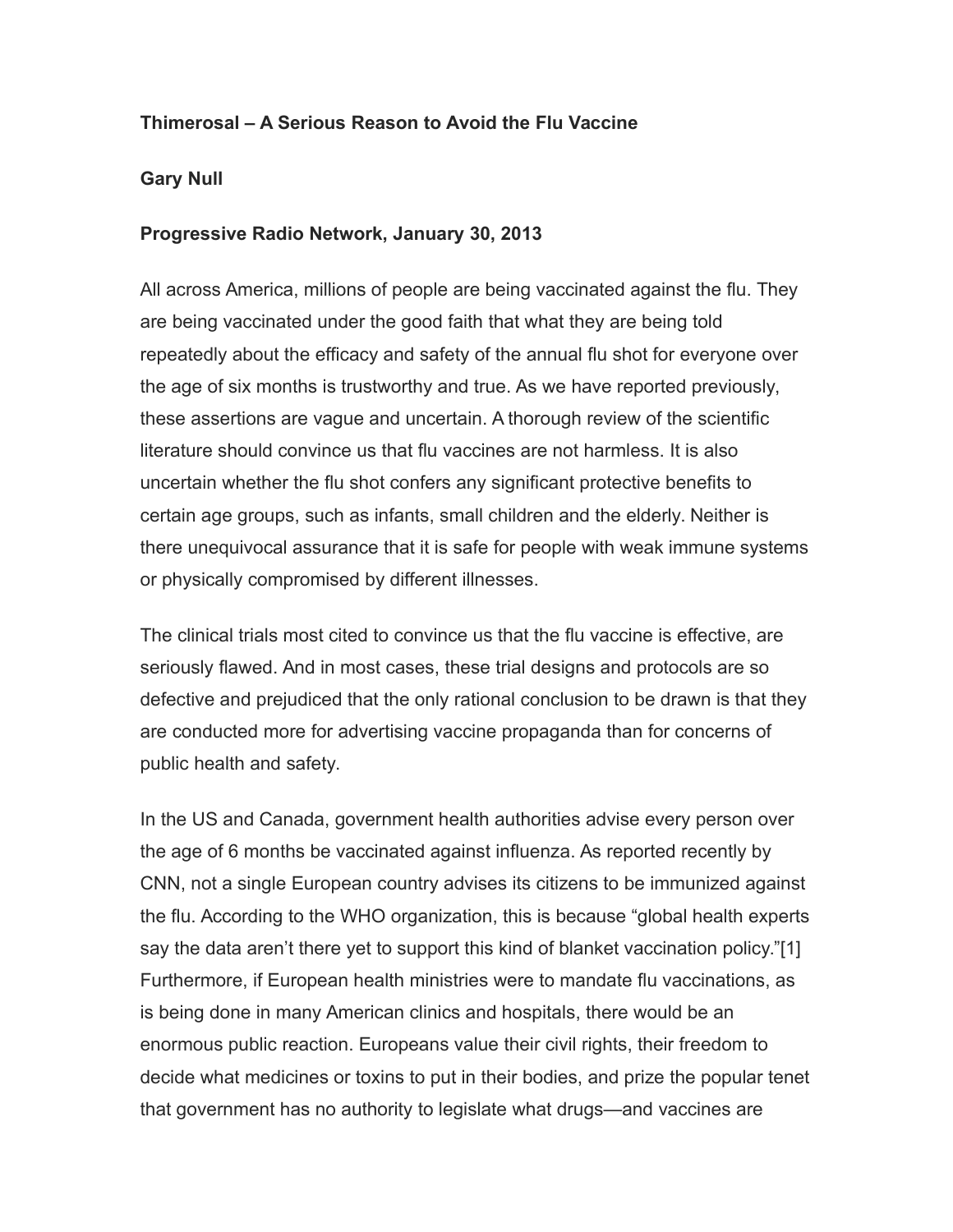classified as drugs—that a person should put in his or her body. If other developed countries are unable to guarantee their citizens about flu vaccine efficacy, then why do American and Canadian health officials believe they can make such promises?

If physicians, pediatricians, nurses and pharmacists are unable to guarantee that the flu vaccine protects one from infection, then is the vaccine safe?

Americans are increasingly turning their backs away from the flu vaccine. During this current flu season, less than 50% of Americans are getting vaccinated. This is worrying to government health officials who have stockpiles of vaccines to dispense. This is why during every flu season there are great efforts made by federal agencies to distort statistics in order to trump up the seriousness of any given flu season. Besides the American public's suspicions about the flu vaccine's efficacy, a second fear contributing to public adversity to the flu shot is the persistent inclusion of mercury. The question of safety revolves around several key vaccine ingredients, and in flu vaccines this includes ethylmercury better known as thimerosl.

In order to assess the verity of vaccine safety, we must consult the scientific experts and the literature addressing thimerosal's toxicokinetics and toxicodynamics. Most important, greater weight should be given to studies designed and performed by individuals and institutions without invested interests and funding from private pharmaceutical firms. In fact, because our own CDC's vaccine advisory groups are scandalously enmeshed with corporate interests, studies marked with CDC's support, funding and approval must be read objectively and with a healthy dose of suspicion.

It is now well documented that peer-reviewed medical literature coming forth from the private vaccine industry, with or without collaboration from federal health agencies (in particular, the CDC), characteristically lack scientific rigor. The studies customarily include biases and confounders favoring vaccine efficacy and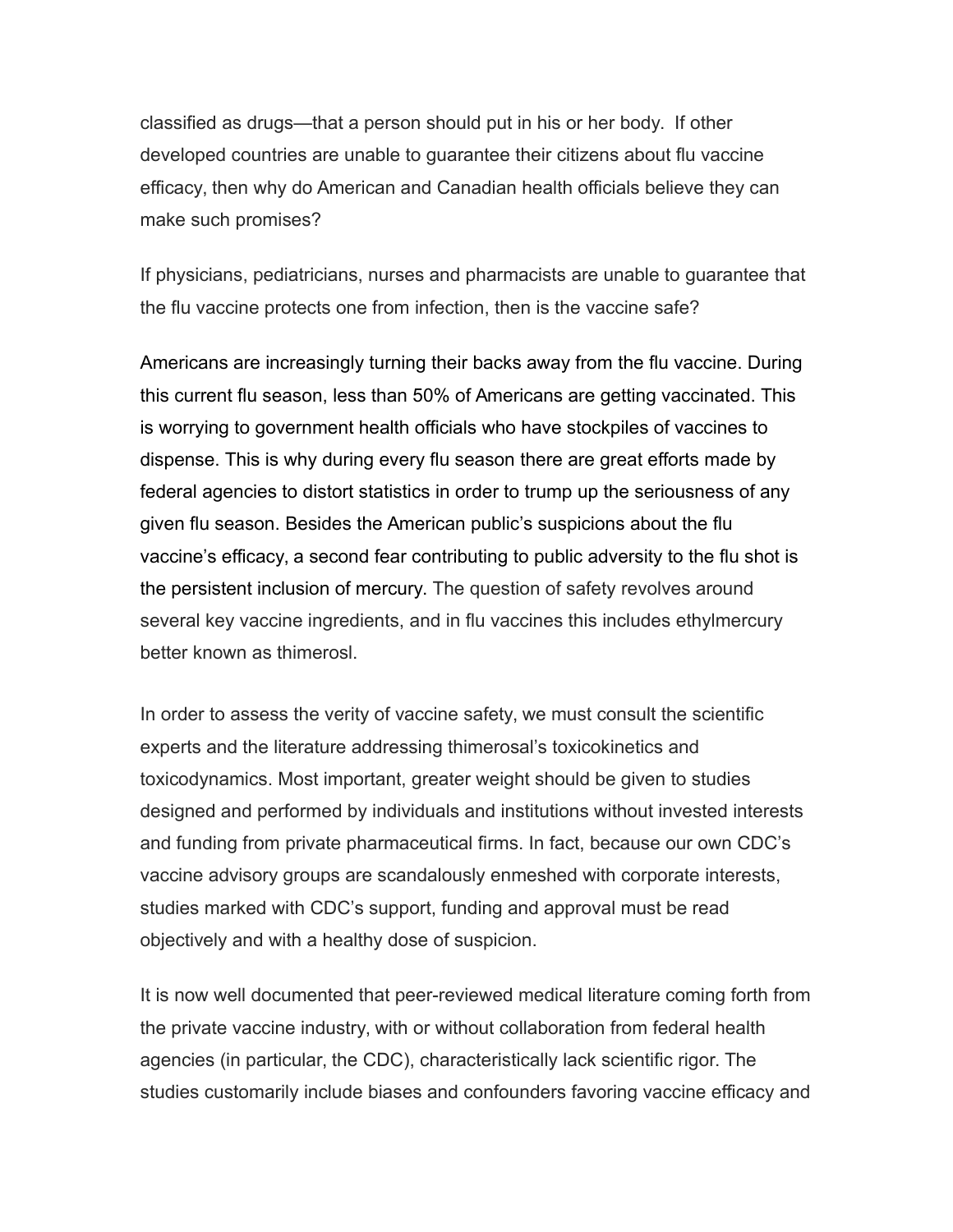safety and data is notoriously cherry picked. In addition, the pharmaceutical industry dominates most sources for medical literature's financing. When we situate the private industry's coup d'état to control medical literature in the larger context of the revolving door between government agencies and private industry, we can better understand the huge financial incentives for government officials to jump on board Big Pharma's gravy train. In effect, the drug industry has purchased mainstream media's dissemination of information on health issues. The level of pro-drug/vaccine domination of medicine and health policies is nearing completion. Consequently, it is becoming increasingly difficult for the American public to discern who to believe about the truth of vaccine safety.

What does the actual literature show? Here is a sample of the independent and scholarly body of peer-reviewed studies that should warn us of the dangers of thimerosal-containing vaccines, such as the flu shot.

- A survey of all published medical research from two of the worlds largest medical databases found that neurotoxic activity of low dose thimerosal in isolated human and animal brain cells in all studies is consistent with the neurotoxic activity of mercury in general.[2]
- A study of boys given the triple series of Hepatitis B vaccine when it contained thimerosal found that they were more susceptible to developmental disability than were unvaccinated boys.[3]
- In poorer communities, flu vaccines containing thimerosal are still distributed to mothers and small children. A study looking at embryonic exposure to thimerosal discovered that the mercury adversely affects early stage development of serotonergic neurons.[4]
- Primate studies found mercury from thimerosal-containing vaccines affected the brain and contributed to microgliosis and neuroinflammation. These are conditions documented in an autistic brain.[5]
- A biological study looking at the effects of thimerosal in childhood vaccines given to rhesus primates found pathological evidence in the brain's amygdala that contributed to abnormalities similar to autism.[6]
- Thimerosal disrupts the respiratory functions in the mitochondria of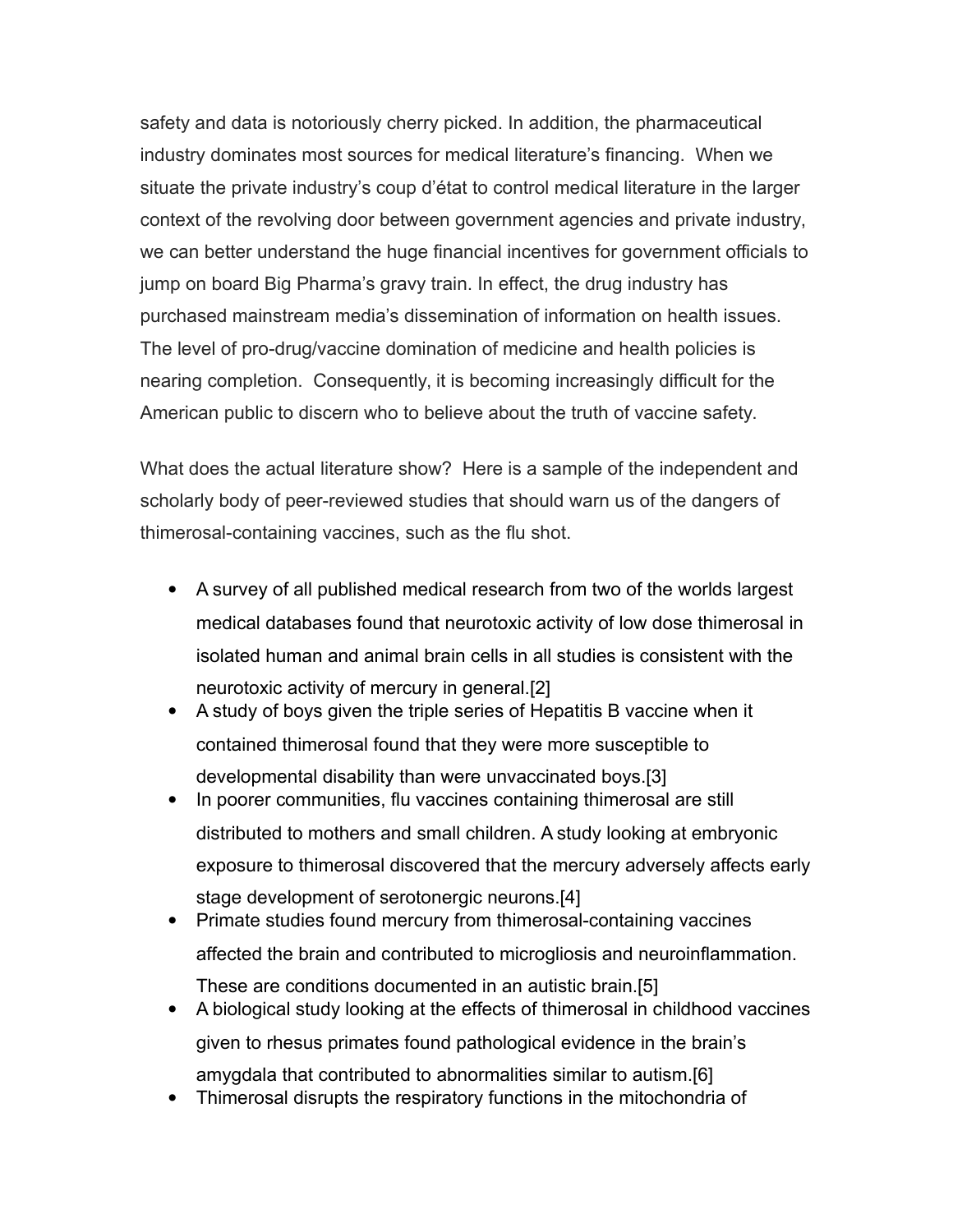astrocytes, the most common brain cell. The mercury's deterioration of the mitochondria eventually leads to cell death.[7]

 Thimerosal‐exposed mice were shown to retain higher levels of inorganic mercury in their kidneys that contributes to later renal failure.[8]

What is the conclusion from this? The American Academy of Pediatrics, once adamantly opposed to thimerosal in the late 1990s, is today one of the largest advocacy groups for keeping mercury in vaccines. Did the science behind thimerosal toxicology somehow change? No, rather to the contrary. If we follow the money trail of corporate interests to decrease costs and increase profit in sales, permitting thimerosal in vaccines and systematically whitewashing its serious health risks makes more sense.

Thimerosal is extremely toxic. Therefore flu vaccines containing thimerosal are toxic too. With thimerosal concentrations at approximately 25 ug/0.5 mL in some flu vaccines, this is more than enough to trigger neurological damage. However, no two individuals will manifest injury in the same manner. Over the decades, a variety of abnormalities have been documented and it is hazardous to believe thimerosal-containing vaccines present no neurological risk in normal development.

Over a decade ago, the CDC data confirmed the relationship between thimerosal in vaccines and autism relationship. This alarming discovery resulted in federal health officials convening the secret session at Simpsonwood to decide the course of action to avoid a public backlash. The solution was to revise, manipulate and distort the data in order to avoid a financial and public health confidence crisis and an escalating distrust in vaccines. If the CDC research had first been released to the major media and announced across America, there would have been tens of thousands of class action suits filed on behalf of vaccine injured children. Therefore, instead of acknowledging thimerosal's toxic threats, health officials demanded the data be manipulated in order to make it seem the reverse is true: thimerosal does not contribute to autism. Based on biological and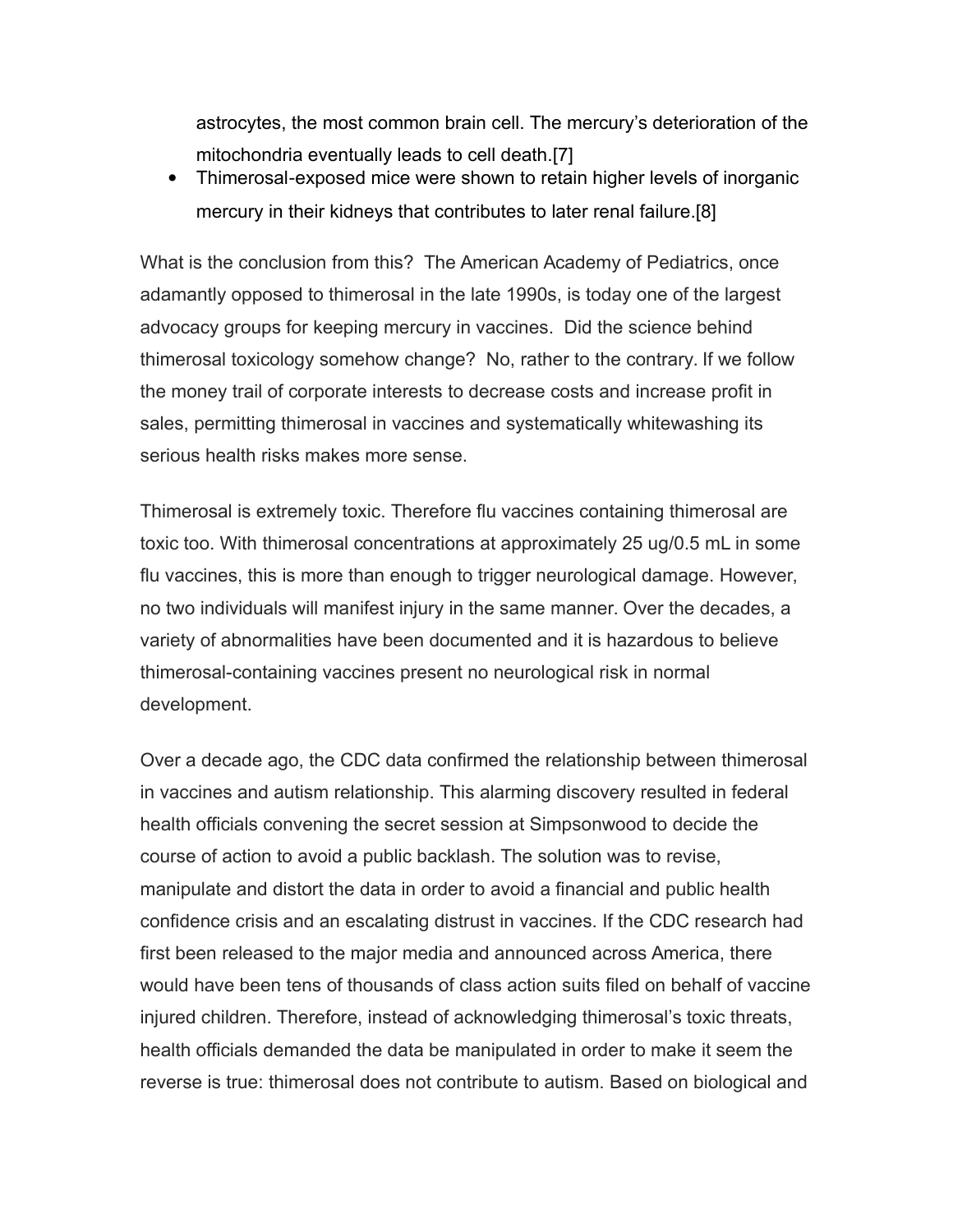toxicological research, we know the CDC's claim is factually false. But we know from in vivo and in vitro biological studies that their proclamation is a lie.

Fortunately, there is a trend to phase thimerosal out of all vaccines licensed in the US. Today, only 5 of the 30 licensed childhood vaccines contain thimerosal. Two of those contain trace amounts (a DTaP and influenza vaccine). The remaining three are seasonal flu vaccines that contain higher concentrations of 25 ug/0.5 mL; these pose the greatest risk. Many European countries have ceased thimerosal-containing vaccines altogether. Today, US health officials need to follow the example of other countries who exhibit greater concern for the safety and health of their populations. However, until that time that the AAP, CDC and FDA put aside their conflict of interests on behalf of private drug makers and begin to pay attention to more reliable medical facts, they will continue to betray the public health and well being of the nation.

[1] Jen Christensen, "Flu vaccine attitudes abroad differ from US" CNN, January 17, 2013

[2] Dorea JG. Integrating experimental (in vitro and in vivo) neurotoxicity studies of low-dose thimerosal relevant to vaccines. Neurochem Res. 2011 Jun;36(6):927-38.

[3] Carolyn Gallagher and Melody Goodman. Hepatitis B Triple Series Vaccine and Developmental disability in US Children Aged 1-9 Years. *Toxicological & Environmental Chemistry* Vol. 90, No. 5, September–October 2008, 997–1008

[4] Ida‐Eto M, Oyabu A, Ohkawara T, Tashiro Y, Narita N, Narita M. Embryonic exposure to thimerosal causes abnormal early development of serotonergic neurons. Neurosci Lett. 2011 Nov 14;505(2):61‐4. doi: 10.1016/j.neulet.2011.05.053. Epub 2011 Jun 6